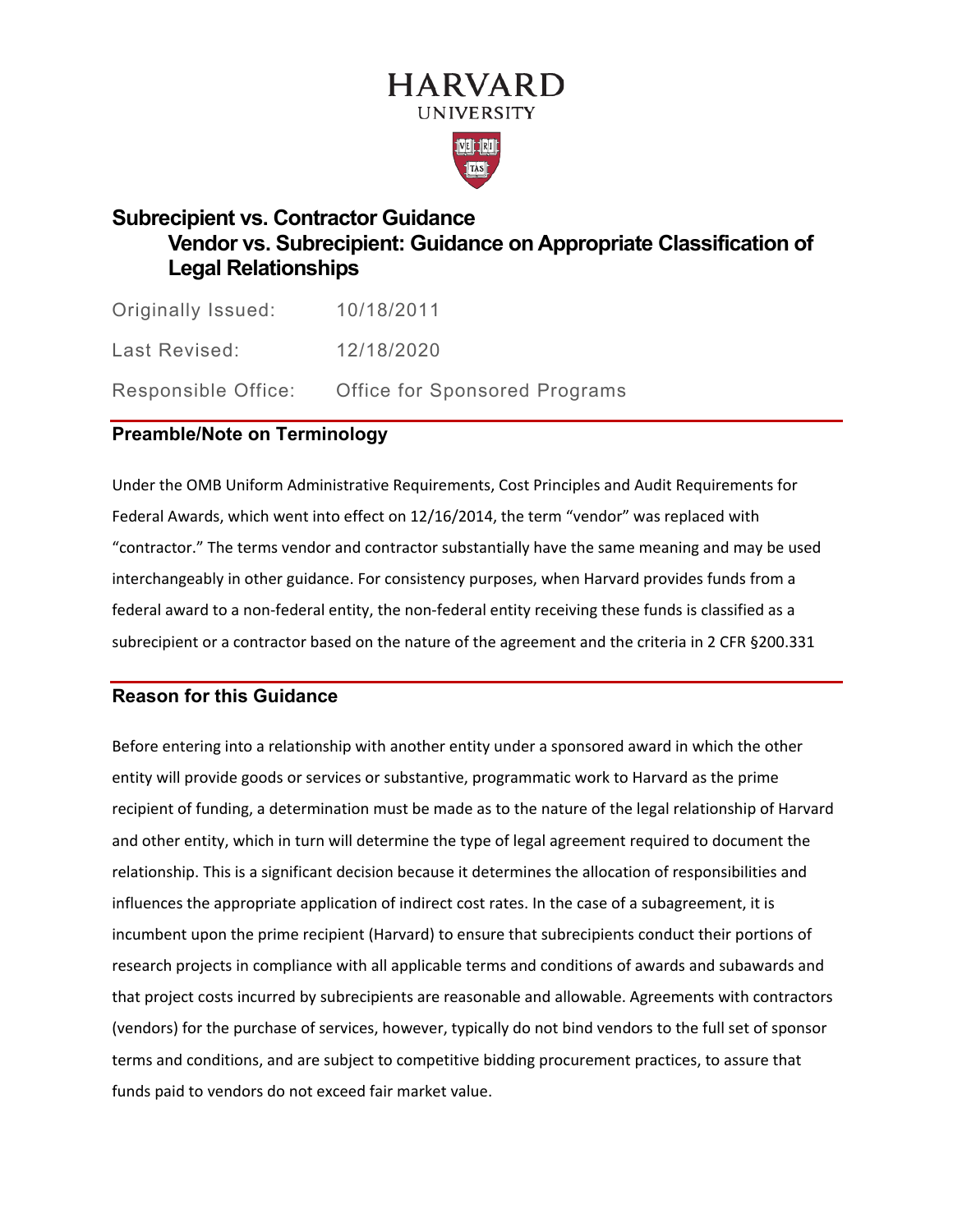Section 200.331 Subrecipient and Contractor Determinations, as well as section 200.1 Definitions for Contractor and Subaward of the Uniform Guidance provide guidance on making subrecipient and contractor determinations.

#### **Context for this Guidance**

Most of the work on sponsored awards at Harvard is conducted by faculty and staff on the premises of the University. However, it is sometimes determined that a portion of the research or project must be completed by an individual consultant<sup>[1](#page-1-0)</sup> or entity<sup>[2](#page-1-1)</sup> or outside of the University. In these cases, a legal agreement outlining the relationship between the parties and the University is required and may take the form of either a subagreement (typically, in the form of a subaward/subcontract) or an agreement with a contractor (vendor) for purchase of services. It is important that the correct agreement determination is made early in the process of preparing a grant application, as overhead treatment and monitoring requirements for these types of agreements vary and will impact the grant budget and, in some cases, the grant narrative. In addition, if specified in the award terms and conditions (as sometimes occurs), sponsor approval may be required prior to executing a subagreement; sponsor preapproval is rarely, if ever, required for Harvard to enter into a contractor (vendor) agreement for purchase of services. Both forms of agreement should have a clear purpose and cost. &The criteria used for determining the type of relationship are set forth below:

#### **Subrecipient**

A **subrecipient** relationship is appropriate when:

• Substantive, programmatic work or an important or significant portion of the research program or project is being undertaken by the other entity.

<span id="page-1-0"></span> $1$  In order to qualify as an individual vendor of consulting services, a person must not be in any employment relationship with Harvard and must meet the requirements for a consultant (as opposed to an employee) under Harvard's applicable policy. Se[e the Independent Contractor Policy.](https://policies.fad.harvard.edu/pages/independent-contractors)

<span id="page-1-1"></span> $<sup>2</sup>$  This document offers clarification about the distinction between subrecipient and vendor agreement only. There</sup> is a separate policy on OSP's website regarding consulting. Additionally, consulting agreement templates are available on OGC's website.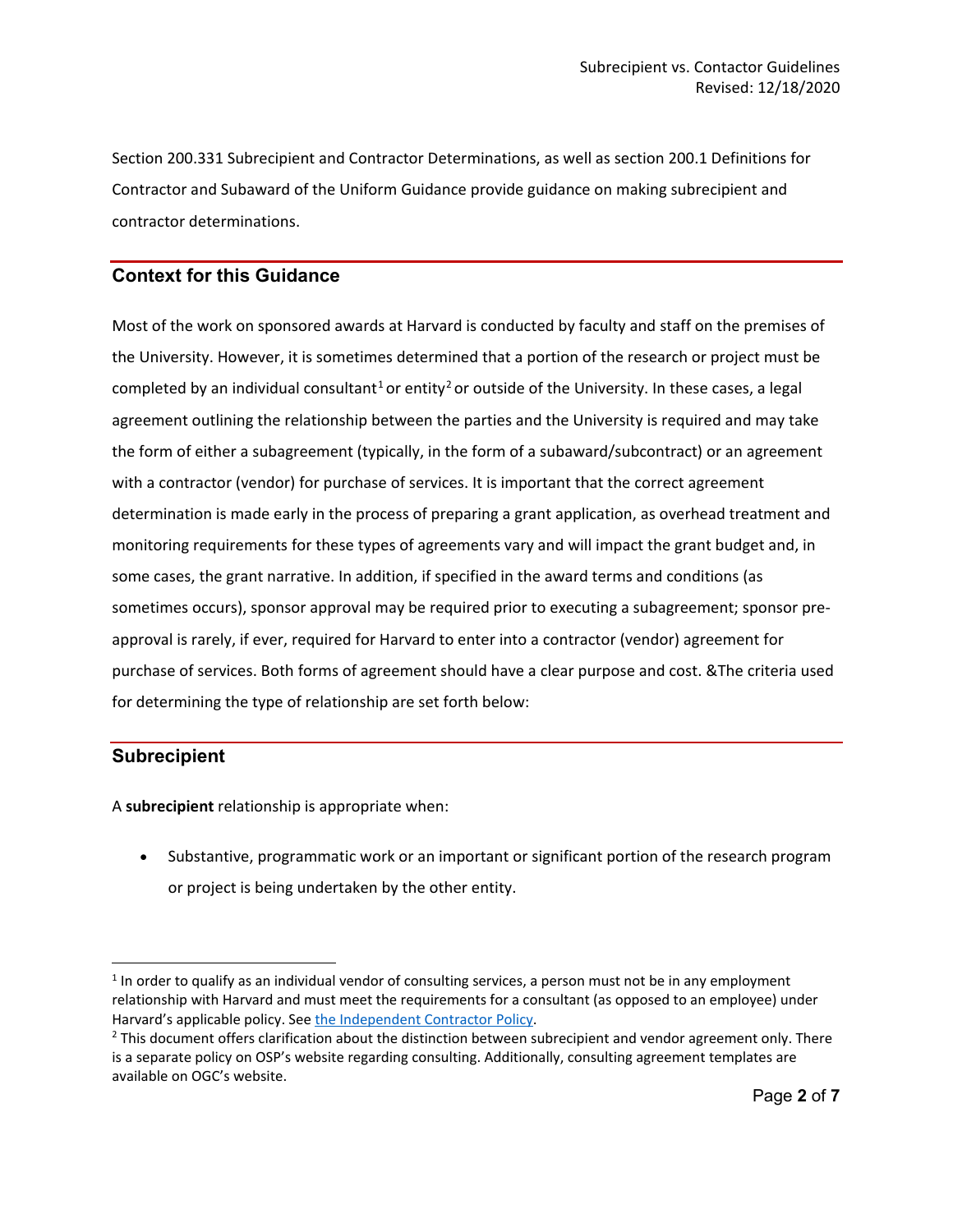- The research program or project is within the research objectives of the entity.
- The entity participates in a creative way in designing and/or conducting the research.
- The entity retains some element of programmatic control and discretion over how the work is carried out.
- The entity commits to a good faith effort to complete the design or conduct of the research.
- The entity makes independent decisions regarding how to implement the requested activities.
- A principal investigator has been identified at the entity and functions as a "Co-Investigator".
- There is the expectation that the entity will retain ownership rights in potentially patentable or copyrightable technology or products that it produces in the course of fulfilling its scope of work.
- Publications may be created or co-authored at the entity.
- The entity provides cost sharing or matching funds for which it is not reimbursed by Harvard.
- The entity regards itself, and/or is regarded by Harvard, as "engaged in research" involving human subjects under the [Common Rule](https://www.hhs.gov/ohrp/regulations-and-policy/regulations/common-rule/index.html) and therefore requires approval for its interactions with human subjects.

Subagreements should have a detailed scope of work and a budget that specifies salary, fringe, supplies, and other direct costs, as well as appropriate F&A costs consistent with the subrecipient's indirect cost rate. Terms and conditions from a prime award are typically imposed on the subrecipient to the same degree that they are imposed on Harvard as the prime recipient.

#### **Subrecipient Approval and Negotiation**

Harvard grant proposals that include subrecipients should be approved and submitted to Harvard by the appropriate institutional official at the subrecipient institution. Subagreements must be reviewed and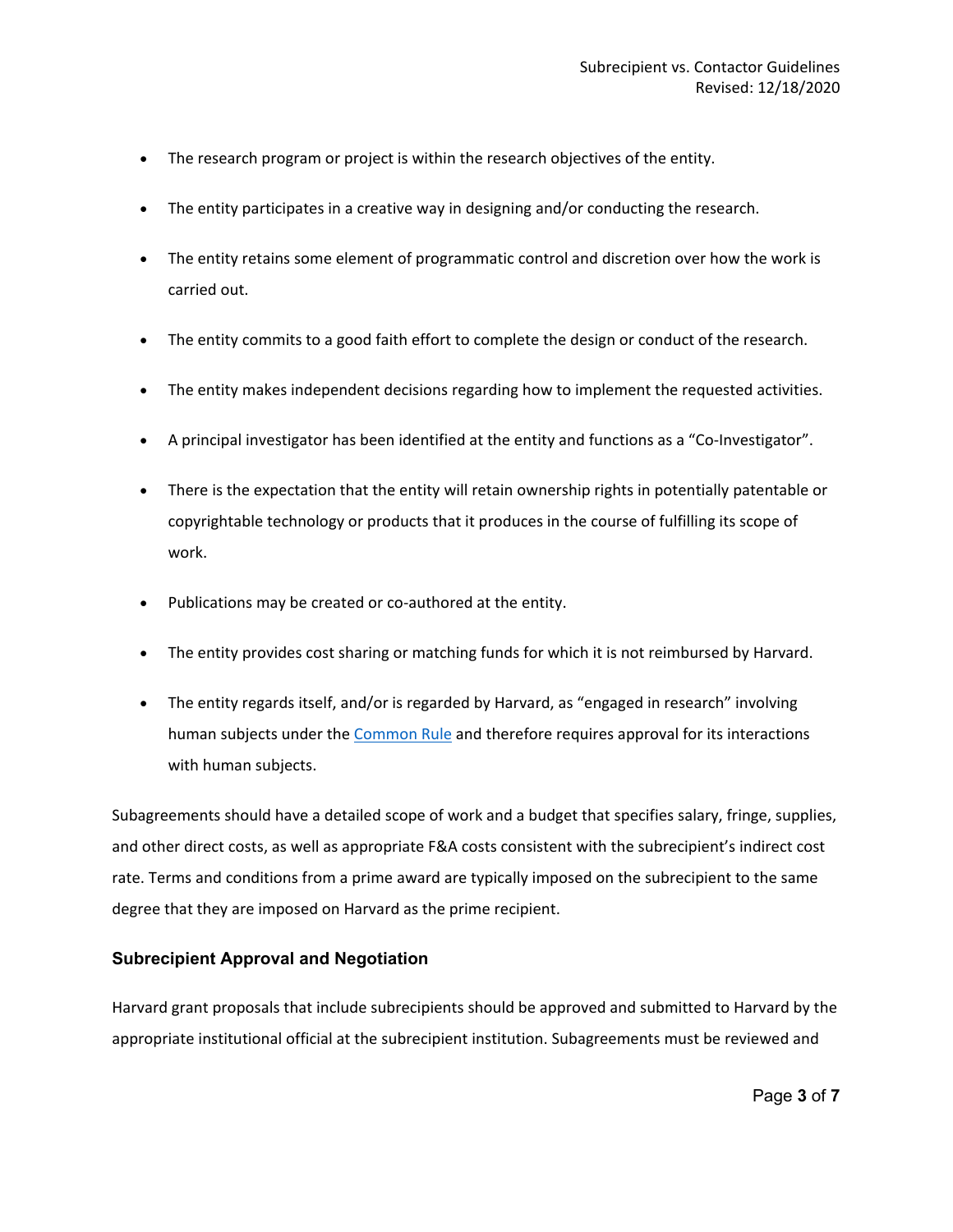negotiated by the Office for Sponsored Programs or the Sponsored Program Administration (SPA) offices in the Longwood Medical Area.

## **Contractor (Vendor)**

A **contractor** (vendor) relationship (including that of an individual acting as a vendor of consulting services) is appropriate when:

- The entity is providing specified services in support of the research program.
- The entity has not significantly participated in the design of the research itself, but is
- implementing the research plan of the Harvard investigator.
- The entity is not directly responsible to the sponsor for the research or for determining research results.
- The entity markets its services to a range of customers, including those in non-academic fields.
- Little or no independent decision-making is involved in the design and conduct of the research work being completed.
- The agreement only specifies the type of goods/services provided and the associated costs.
- The entity commits to deliverable goods or services, which if not satisfactorily completed will result in nonpayment or requirement to redo deliverables.
- The entity does not expect to have its employees or executives credited as co-authors on papers that emerge from the research.
- The expectation is that the work will not result in patentable or copyrightable technology or products that would be owned by the entity.
- In the case of an individual vendor of consulting services, the person has no employment relationship with Harvard, either academic or administrative in nature.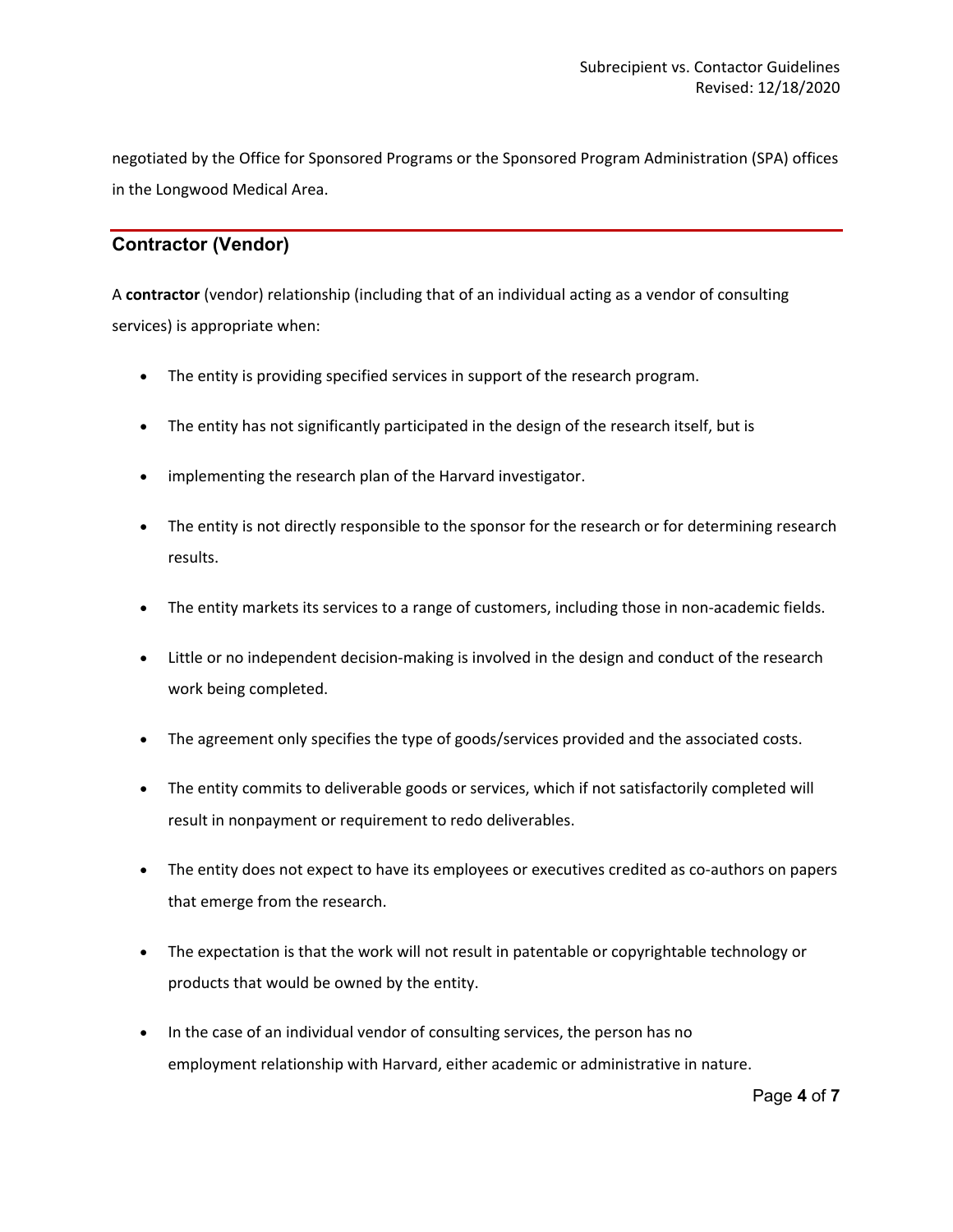It is the responsibility of the principal investigator to determine whether the price is competitive and reasonable for agreements with both subrecipients and vendors. In either case; however, the agreedupon cost is not relevant in determining whether the relationship is that of subrecipient or vendor. It is required by federal grant terms and conditions and by good business practices that competitive bids are sought for goods and services from multiple vendors, whenever possible and when the cost exceeds \$5,000. Sole source contractor (vendor) relationships may be prohibited by the conditions of the prime award, and if allowed, are typically subject to specific conditions and procedural requirements.

#### **Contractor (Vendor) Agreement Approval**

Once it is determined that the nature of the relationship between Harvard, as the prime award recipient, and the entity involved in providing goods or services should be treated as that of purchaser and vendor, the PI and his/her department will be responsible for ensuring the proper execution of any relevant agreement and in doing so, must comply with all school and Universitywide vendor policies. This may require approval by a department chair or administrator, depending on the amount of funds to be paid to the vendor. School finance offices and/or the submitting offices (OSP, HMS SPA, HSPH SPA) may be consulted on the appropriate process for memorializing and signing vendor agreements.

#### **Who Must Comply**

All principal investigators and administrators at Harvard University schools, including the three sponsored programs submitting offices, local units, and University-wide initiatives must comply with this guidance. The three submitting offices are the Harvard University Office for Sponsored Programs, the Harvard Medical School Sponsored Programs Administration (SPA) office, and the Harvard School of Public Health Sponsored Programs Administration (SPA).

### **Responsibilities**

*Principal investigators* and *local grant administrators* are responsible for seeking advice when determining whether an entity that will assist with research under a sponsored award represents a subrecipient or a vendor. Advice may be sought from local school officials and OSP.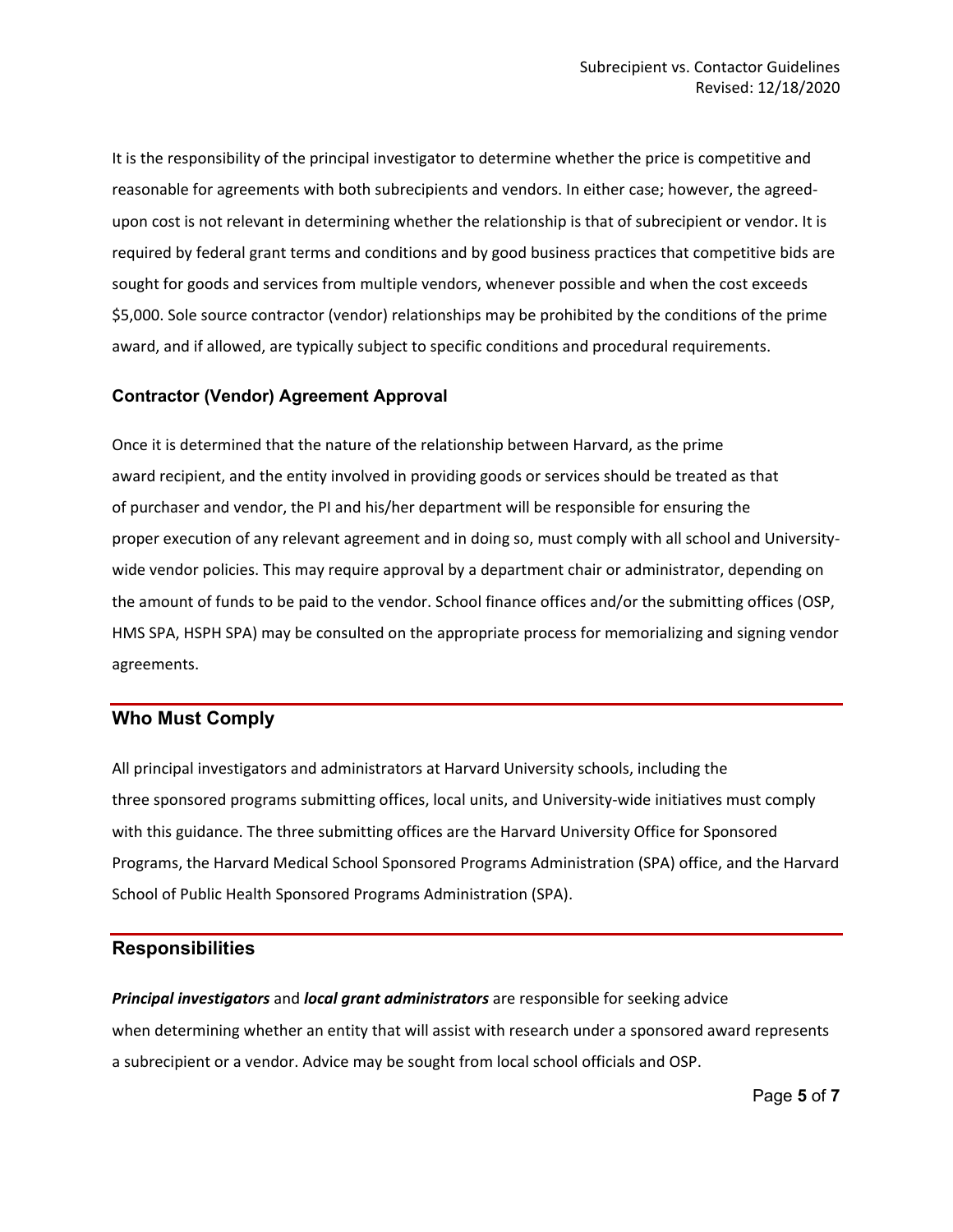*Submitting Offices (OSP, HMS SPA and HSPH SPA)* will review, negotiate and sign subagreements, assuring that appropriate signatures and approvals have been obtained from the other entity. Submitting offices are also available to answer questions and provide consultation on research policies as well as general sponsored practices.

*Office of the General Counsel (OGC)* – Vendor agreements and subcontracts may be reviewed by the OGC or the SPA offices in the Longwood Medical Area.

*[Strategic Procurement Office \(SPO\)](https://procurement.harvard.edu/)* – Assistance with bids or other questions regarding vendors can also be provided by the Strategic Procurement Office.

### **Definitions**

Under the Uniform Guidance (2 C.F.R. §200), an organization is considered a subrecipient of a federal award when it:

- 1. Determines who is eligible to receive what financial assistance;
- 2. Has its performance measured against whether the objectives of the federal program are met;
- 3. Has responsibility for programmatic decision-making;
- 4. Has responsibility for adherence to applicable federal program compliance responsibilities; and
- 5. Uses the federal funds to carry out a program of the organization as compared to providing goods and services for a program of the pass-through entity.

Under the Uniform Guidance (2 C.F.R. §200), an organization is considered a contractor (vendor) when it:

- 1. Provides goods and services within normal business operations;
- 2. Provides similar goods and services to many different purchasers;
- 3. Operates in a competitive environment;